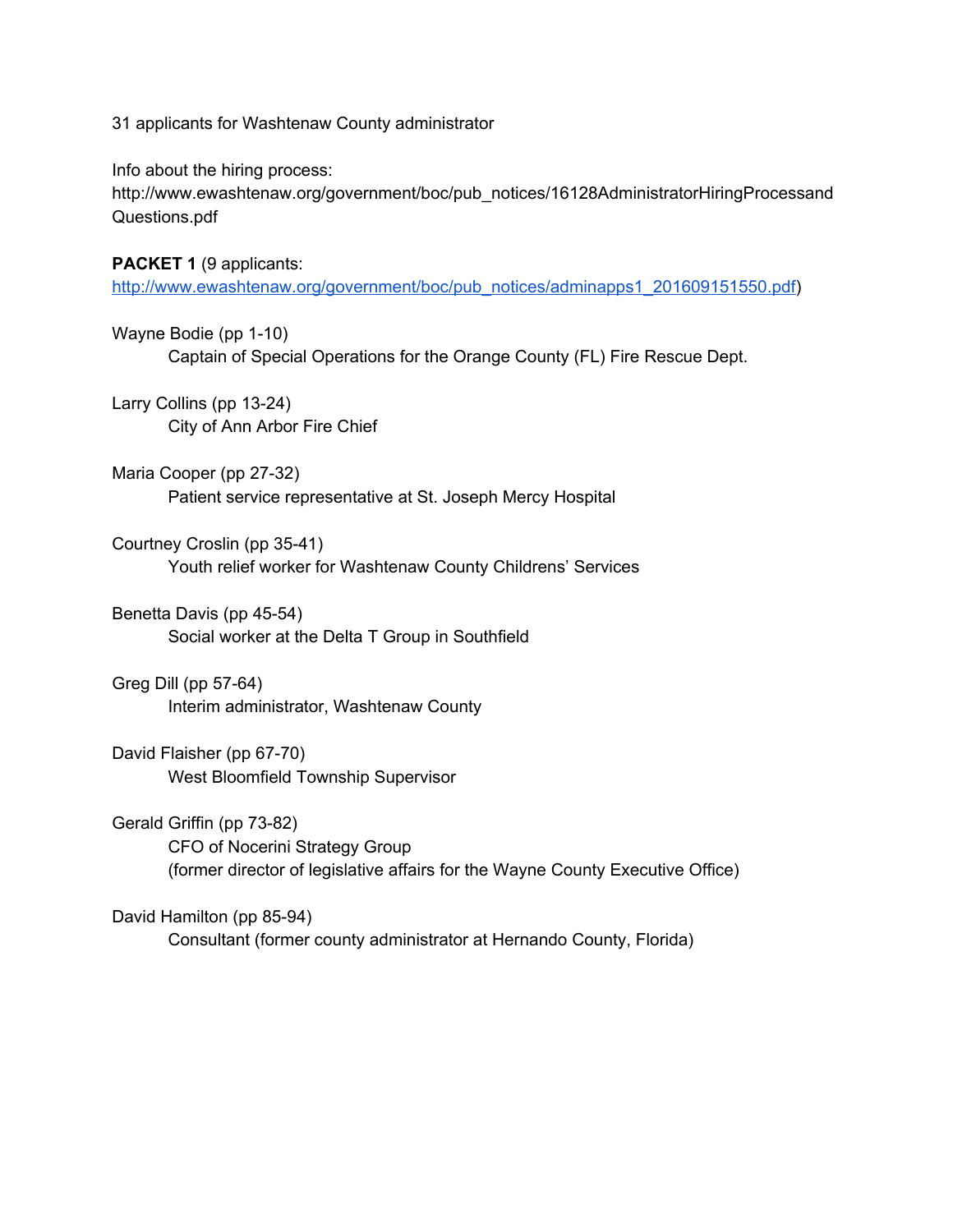## **PACKET 2** (10 applicants:

[http://www.ewashtenaw.org/government/boc/pub\\_notices/adminapps2\\_201609151552.pdf\)](http://www.ewashtenaw.org/government/boc/pub_notices/adminapps2_201609151552.pdf)

Brooke Hill (pp 1-7)

Supervisor of housing & outreach at Ark Services of Catholic Charities in Kalamazoo

Odis Jones (pp 11-22)

CEO for VMP Capital Venture (consulting firm) Former city manager for towns in Ohio, Illinois, Iowa Former Cincinnati director of economic & community development

Jasmine Jones (pp 25-29) Associate at Atria in Ann Arbor

Charles Karns (pp 33-39) Communications specialist at StartStanding.org

Christina Kendziora (pp 43-52) Washtenaw County Domestic Trial Court clerk

Julie LeMaster (pp 55-60) Director of strategic workforce management at CCOW in Detroit

Sheila McSpadden (pp 63-72) Not currently employed. Has worked at the University of Michigan & Ann Arbor Public Schools

Michael Norman (pp 75-78) County administrator for Branch County, Michigan

Ayah Omar (pp  $81-85$ )

Not currently employed. Has worked as case manager for the Third District Court in Detroit

Jim Palenick (pp 89-100)

Director of economic & business development for Fayetteville, NC Has worked as city manager in various locations, including Dexter village manager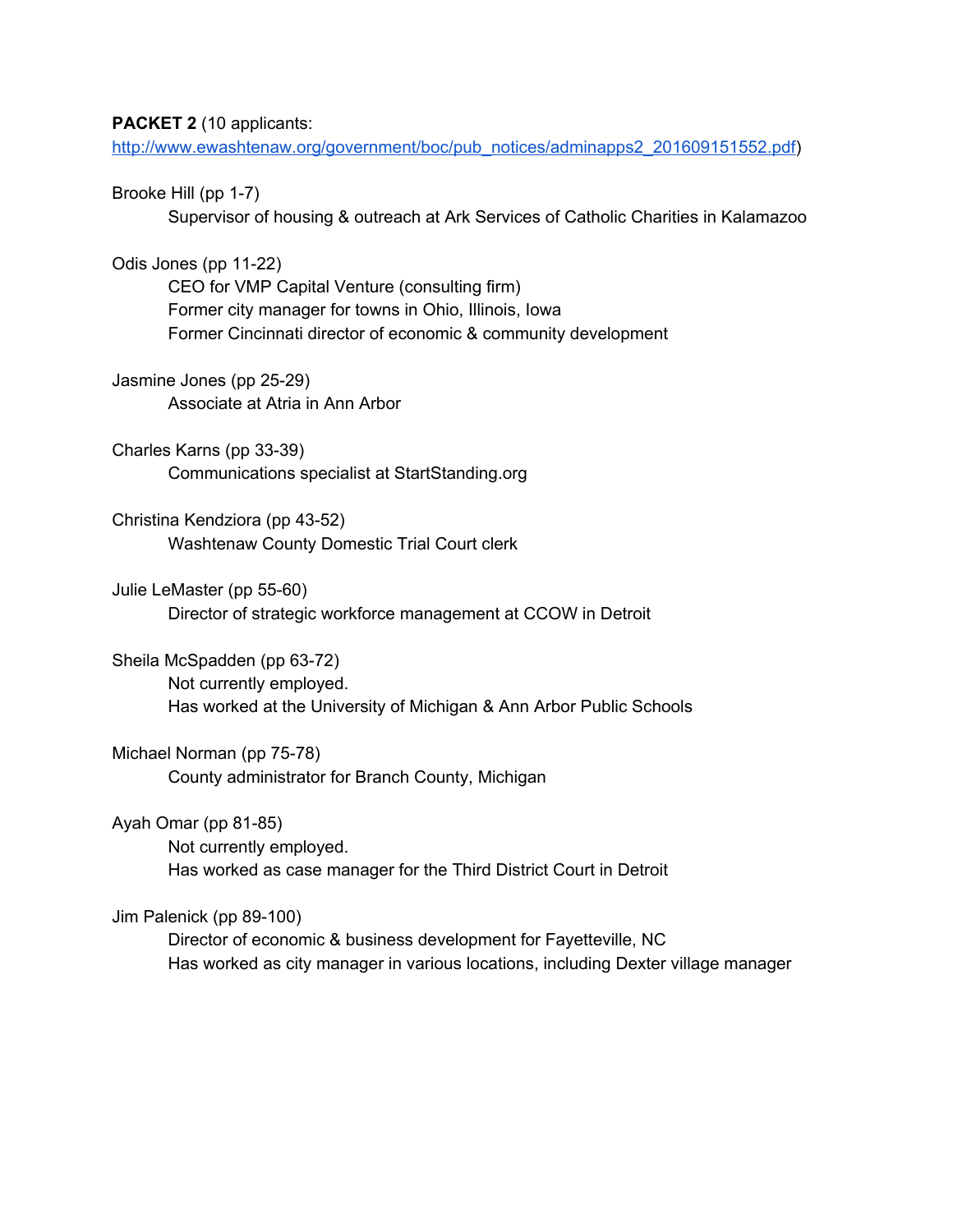## **PACKET 3** (8 applicants:

[http://www.ewashtenaw.org/government/boc/pub\\_notices/adminapps3\\_201609151553.pdf\)](http://www.ewashtenaw.org/government/boc/pub_notices/adminapps3_201609151553.pdf)

Brian Patrick (pp 1-8)

Superintendent of the NW Ohio Juvenile Detention District

Robin Prescott (pp 11-16)

Deputy treasurer of Buena Vista Charter Township (Saginaw, MI)

Don Schnettler (pp 19-31) Washtenaw County building official

Michael Smith (pp 35-42) Deputy city clerk of the City of Clawson MI

Terrance Spryszak (pp 45-53) Director of Public Services for Wayne County Dept. of Public Services

Maureen Stapleton (pp 57-66) Consultant and former MI state representative

George Strand (pp 69-85)

Not currently employed. Former city administrator for several Michigan communities, including Ecorse, Middleville, Homer and Battle Creek

Brian Tabaczka (pp 89-97)

Vice president for Husky Envelope Products in Walled Lake MI